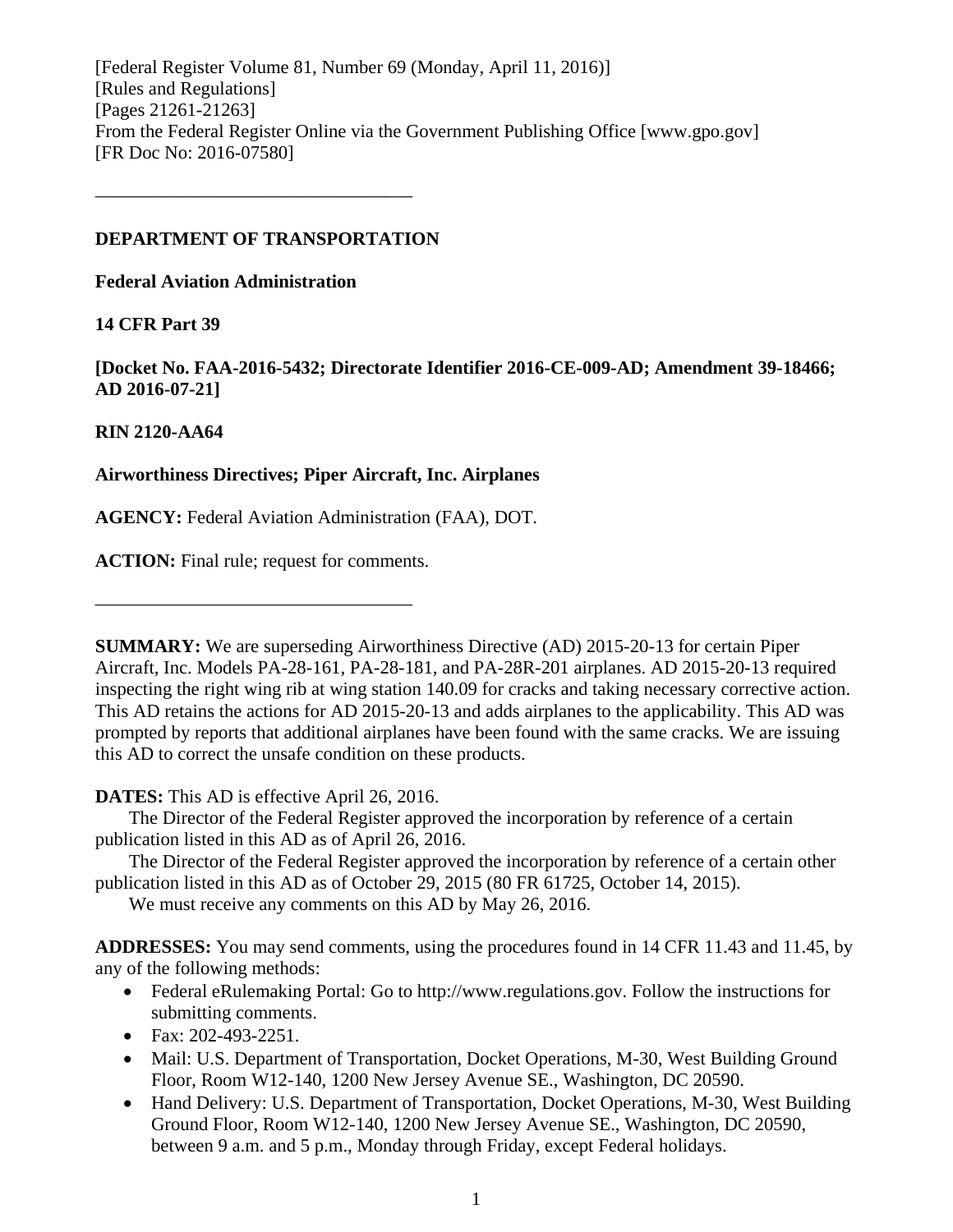For service information identified in this final rule, contact Piper Aircraft, Inc., Customer Service, 2926 Piper Drive, Vero Beach, Florida 32960; telephone: (877) 879-0275; fax: none; email: customer.service@piper.com; Internet: www.piper.com. You may view this referenced service information at the FAA, Small Airplane Directorate, 901 Locust, Kansas City, Missouri 64106. For information on the availability of this material at the FAA, call (816) 329-4148. It is also available on the Internet at http://www.regulations.gov by searching for and locating Docket No. FAA-2016-5432.

#### **Examining the AD Docket**

You may examine the AD docket on the Internet at http://www.regulations.gov by searching for and locating Docket No. FAA-2016-5432; or in person at the Docket Management Facility between 9 a.m. and 5 p.m., Monday through Friday, except Federal holidays. The AD docket contains this AD, the regulatory evaluation, any comments received, and other information. The street address for the Docket Office (phone: 800-647-5527) is in the ADDRESSES section. Comments will be available in the AD docket shortly after receipt.

**FOR FURTHER INFORMATION CONTACT:** Gregory ''Keith'' Noles, Aerospace Engineer, FAA, Atlanta Aircraft Certification Office, 1701 Columbia Avenue, College Park, Georgia 30337; phone: (404) 474-5551; fax: (404) 474-5606; email: gregory.noles@faa.gov.

### **SUPPLEMENTARY INFORMATION:**

### **Discussion**

On October 1, 2015, we issued AD 2015-20-13, Amendment 39-18292 (80 FR 61725), (''AD 2015-20-13''), for certain Piper Aircraft, Inc. Models PA-28-161, PA-28-181, and PA-28R-201 airplanes. AD 2015-20-13 required inspecting the right wing rib at wing station 140.09 for cracks and taking necessary corrective action. AD 2015-20-13 resulted from a report from Piper Aircraft, Inc. of a production quality control problem on certain Models PA-28-161, PA-28-181, and PA-28R-201 airplanes. A change in production tooling and processes caused cracks to form along the edge of rib stiffening beads during manufacture. These cracks cause reduced structural integrity of the wing, which resulted in the inability of the wing rib to carry ultimate load. We issued AD 2015-20-13 to detect and correct cracks in the wing rib, which if not corrected, could result in reduced structural integrity of the wing with consequent loss of control.

#### **Actions Since AD 2015-20-13 Was Issued**

Since we issued AD 2015-20-13, we received reports that operators in the field found the same cracks in airplanes outside the original applicability. After further investigation, Piper Aircraft, Inc. issued a new service bulletin expanding the serial number applicability of the affected airplane models. We are issuing this AD to correct the unsafe condition on these products.

### **Related Service Information Under 1 CFR Part 51**

We reviewed Piper Aircraft, Inc. Service Bulletin No. 1279A, dated March 3, 2016. The service bulletin describes procedures for inspecting the right wing rib at wing station 140.09 for cracks and for obtaining an FAA-approved repair if cracks are found. This service information is reasonably available because the interested parties have access to it through their normal course of business or by the means identified in the ADDRESSES section.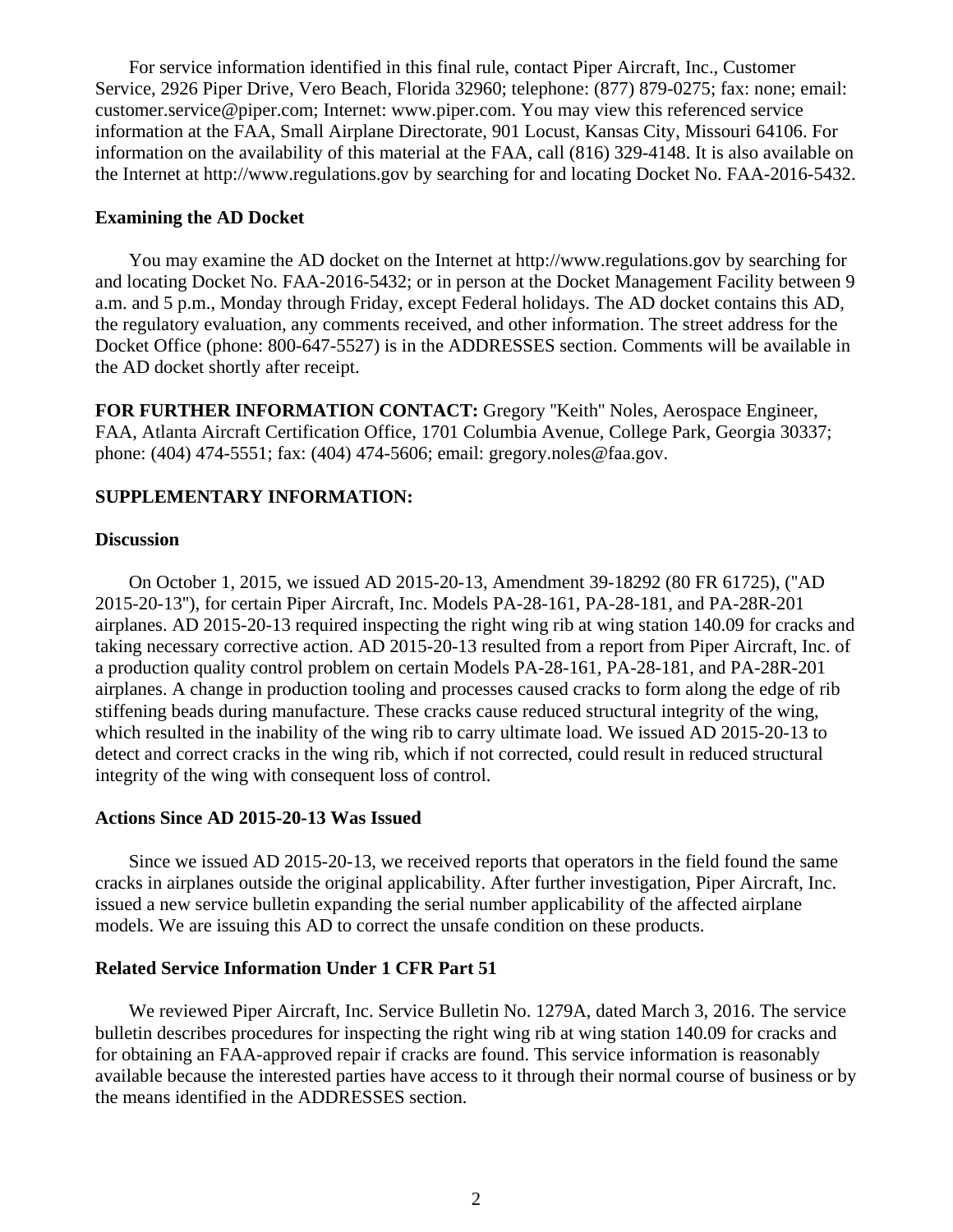#### **FAA's Determination**

We are issuing this AD because we evaluated all the relevant information and determined the unsafe condition described previously is likely to exist or develop in other products of the same type design.

### **AD Requirements**

This AD requires accomplishing the actions specified in the service information described previously.

### **FAA's Justification and Determination of the Effective Date**

An unsafe condition exists that requires the immediate adoption of this AD. The FAA has found that the risk to the flying public justifies waiving notice and comment prior to adoption of this rule because cracks in the wing rib, if not detected and corrected immediately, could result in reduced structural integrity of the wing with consequent loss of control. Therefore, we find that notice and opportunity for prior public comment are impracticable and that good cause exists for making this amendment effective in less than 30 days.

### **Comments Invited**

This AD is a final rule that involves requirements affecting flight safety, and we did not provide you with notice and an opportunity to provide your comments before it becomes effective. However, we invite you to send any written data, views, or arguments about this AD. Send your comments to an address listed under the ADDRESSES section. Include the docket number FAA-2016-5432 and directorate identifier 2016-CE-009-AD at the beginning of your comments. We specifically invite comments on the overall regulatory, economic, environmental, and energy aspects of this AD. We will consider all comments received by the closing date and may amend this AD because of those comments.

We will post all comments we receive, without change, to http://www.regulations.gov, including any personal information you provide. We will also post a report summarizing each substantive verbal contact we receive about this AD.

#### **Costs of Compliance**

We estimate that this AD affects 725 airplanes of U.S. registry. We estimate the following costs to comply with this AD:

# **Estimated Costs**

| <b>Action</b>                                                                             | <b>Labor</b> cost | Parts cost               | Cost per<br>product | Cost on U.S.<br>operators |
|-------------------------------------------------------------------------------------------|-------------------|--------------------------|---------------------|---------------------------|
| Inspect the right wing rib at wing 1 work-hour $\times$ \$85<br>station 140.09 for cracks | per hour = $$85$  | <b>Not</b><br>applicable | \$85                | \$61,625                  |

We estimate the following costs to do any necessary repairs that will be required based on the results of the inspection. This estimate is based on replacement of the rib. We have no way of determining the number of airplanes that might need these repairs: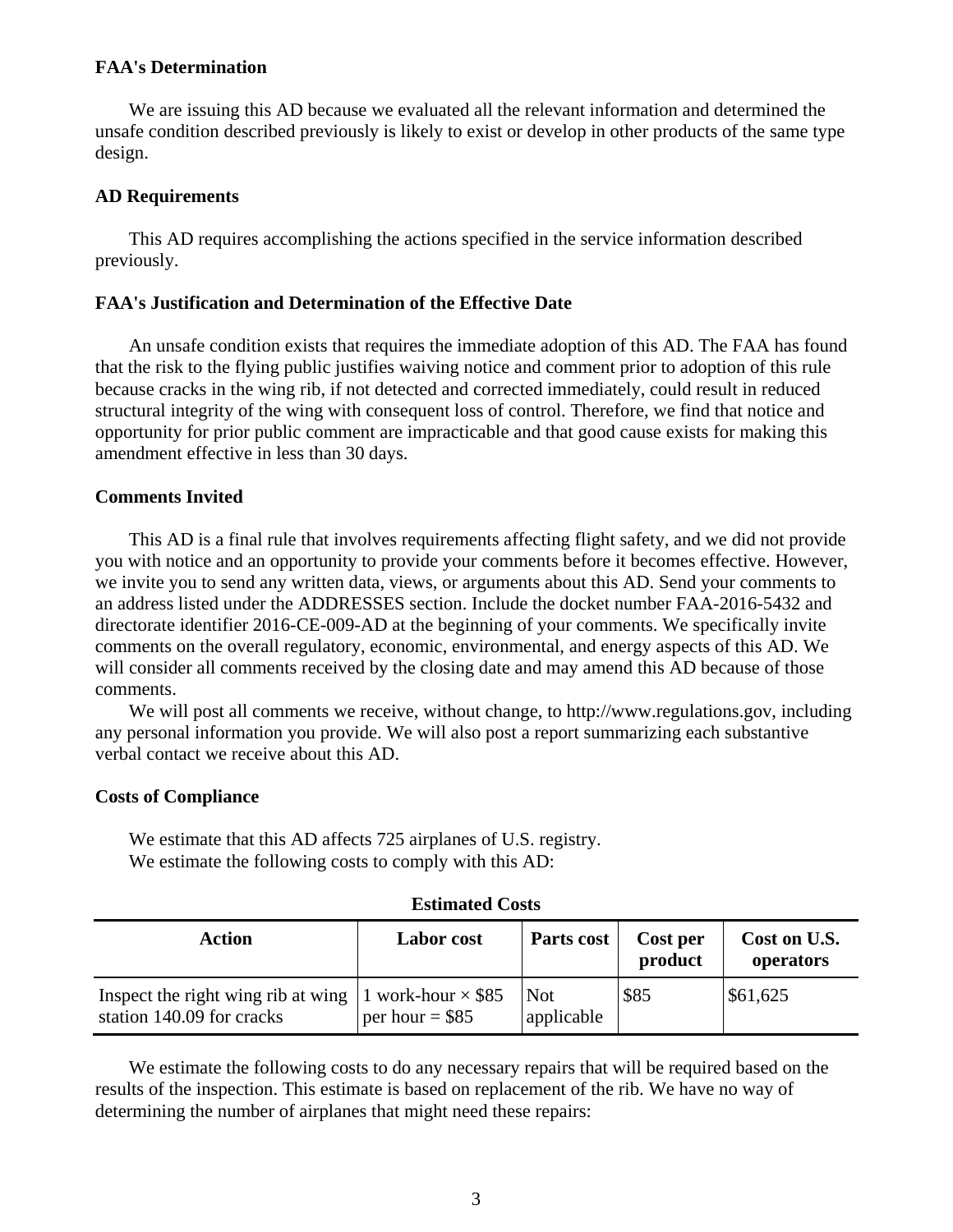#### **On-Condition Costs**

| <b>Action</b>                    | <b>Labor</b> cost                                 | <b>Parts</b><br>cost | Cost per<br>product |
|----------------------------------|---------------------------------------------------|----------------------|---------------------|
| Repair of the of the wing<br>rib | 35 work-hours $\times$ \$85 per hour =<br>\$2,975 | \$125                | \$3,100             |

According to the manufacturer, some of the costs of this AD may be covered under warranty, thereby reducing the cost impact on affected individuals. We do not control warranty coverage for affected individuals. As a result, we have included all costs in our cost estimate.

The only cost difference between this AD and AD 2015-20-13 is the cost associated with adding 710 airplanes to the Applicability section.

#### **Authority for This Rulemaking**

Title 49 of the United States Code specifies the FAA's authority to issue rules on aviation safety. Subtitle I, Section 106, describes the authority of the FAA Administrator. Subtitle VII, Aviation Programs, describes in more detail the scope of the Agency's authority.

We are issuing this rulemaking under the authority described in Subtitle VII, Part A, Subpart III, section 44701, "General requirements." Under that section, Congress charges the FAA with promoting safe flight of civil aircraft in air commerce by prescribing regulations for practices, methods, and procedures the Administrator finds necessary for safety in air commerce. This regulation is within the scope of that authority because it addresses an unsafe condition that is likely to exist or develop on products identified in this rulemaking action.

#### **Regulatory Findings**

This AD will not have federalism implications under Executive Order 13132. This AD will not have a substantial direct effect on the States, on the relationship between the national government and the States, or on the distribution of power and responsibilities among the various levels of government.

For the reasons discussed above, I certify that this AD:

(1) Is not a ''significant regulatory action'' under Executive Order 12866,

(2) Is not a ''significant rule'' under DOT Regulatory Policies and Procedures (44 FR 11034, February 26, 1979),

(3) Will not affect intrastate aviation in Alaska, and

(4) Will not have a significant economic impact, positive or negative, on a substantial number of small entities under the criteria of the Regulatory Flexibility Act.

#### **List of Subjects in 14 CFR Part 39**

Air transportation, Aircraft, Aviation safety, Incorporation by reference, Safety.

#### **Adoption of the Amendment**

Accordingly, under the authority delegated to me by the Administrator, the FAA amends part 39 of the Federal Aviation Regulations (14 CFR part 39) as follows:

### **PART 39–AIRWORTHINESS DIRECTIVES**

1. The authority citation for part 39 continues to read as follows: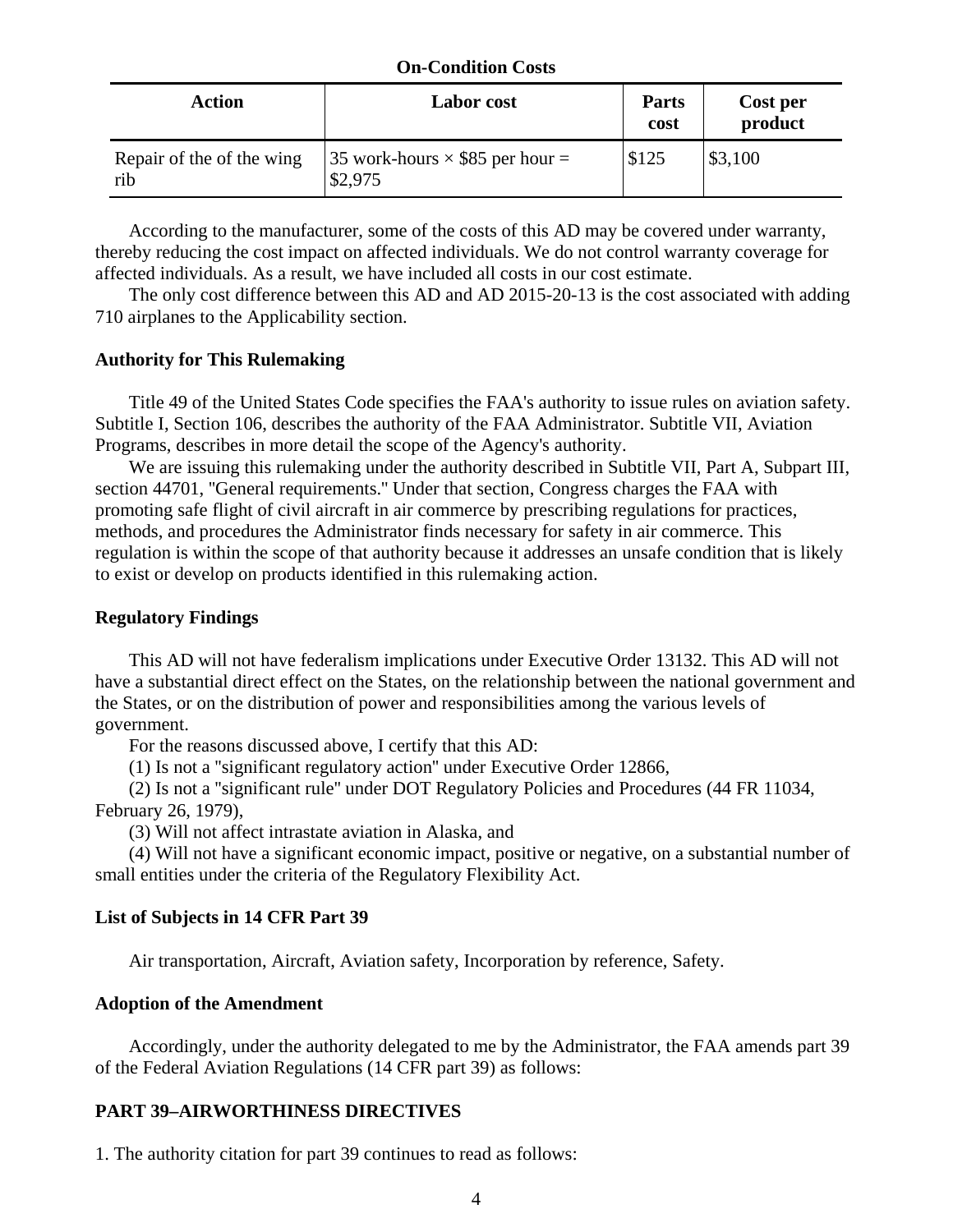Authority: 49 U.S.C. 106(g), 40113, 44701.

# **§ 39.13 [Amended]**

2. The FAA amends § 39.13 by removing Airworthiness Directive (AD) 2015-20-13, Amendment 39-18292 (80 FR 61725, October 14, 2015) and adding the following new AD: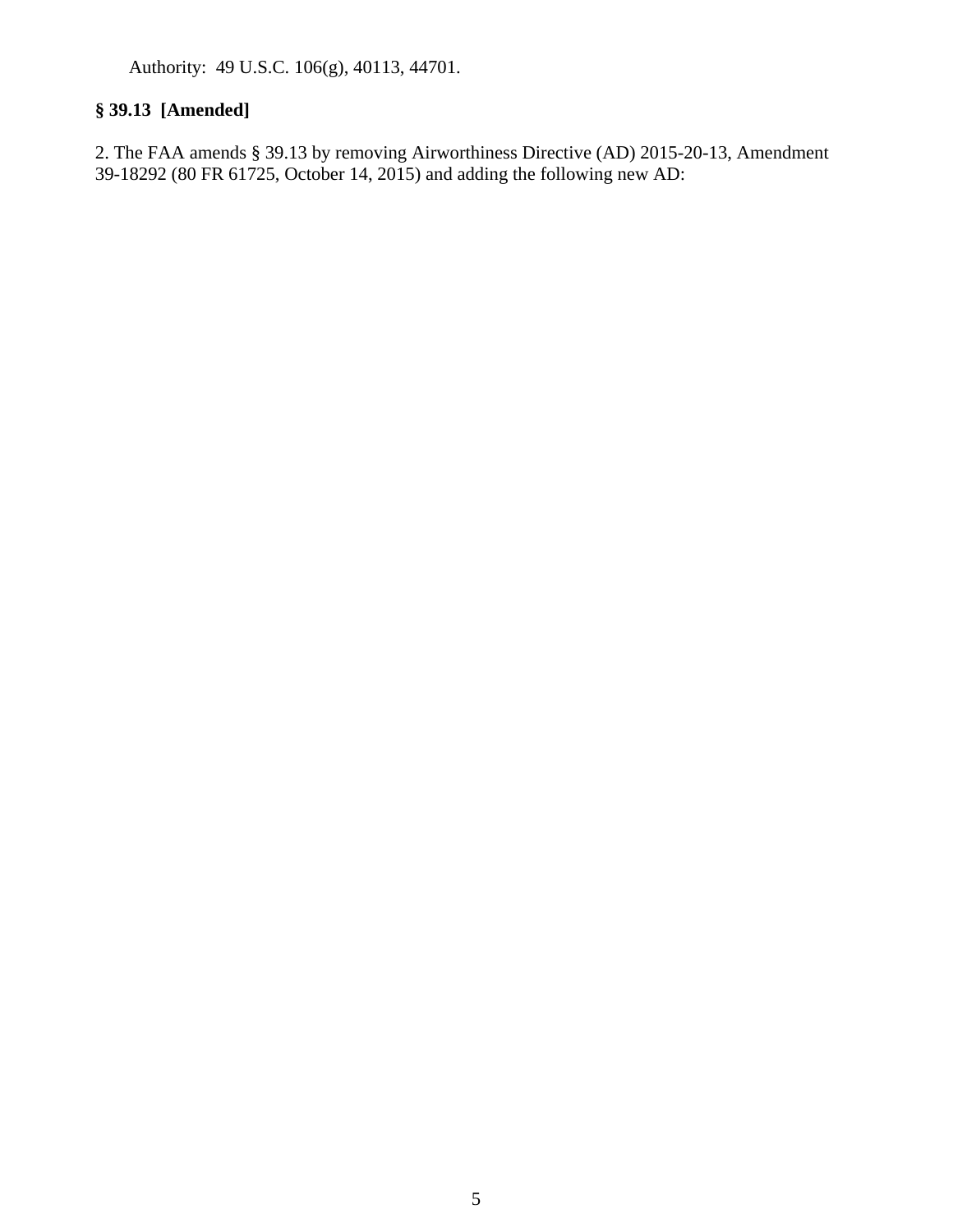# **AIRWORTHINESS DIRECTIVE**



**Aviation Safety**

**www.faa.gov/aircraft/safety/alerts/** www.gpoaccess.gov/fr/advanced.html

**2016-07-21 Piper Aircraft, Inc.:** Amendment 39-18466; Docket No. FAA-2016-5432; Directorate Identifier 2016-CE-009-AD.

# **(a) Effective Date**

This AD is effective April 26, 2016.

# **(b) Affected ADs**

This AD replaces AD 2015-20-13, Amendment 39-18292 (80 FR 61725) (''AD 2015-20-13'').

# **(c) Applicability**

This AD applies to the following Piper Aircraft, Inc. airplanes certificated in any category. (1) Airplanes previously affected by AD 2015-20-13: Model PA-28-161 airplanes, serial numbers (S/Ns) 2842393 through 2842395; Model PA-28-181 airplanes, S/Ns 2843769 through 2843775 and 2843779 through 2843791; and Model PA-28R-201 airplanes, S/N 2844152.

(2) Airplanes new to this AD: Model PA-28-161 airplanes, S/Ns 2842010 through 2842392; Model PA-28-181 airplanes, S/Ns 2843021 through 2843768; and Model PA-28R-201 airplane, S/Ns 2844004 through 2844151.

# **(d) Subject**

Joint Aircraft System Component (JASC)/Air Transport Association (ATA) of America Code 5712, Wing Ribs/Bulkhead.

# **(e) Unsafe Condition**

This AD was prompted by reports of cracks found in the wing rib on airplanes outside the Applicability, paragraph (c), of AD 2015-20-13. The cracks occurred in production during forming of the wing rib bead radius. We are issuing this AD to detect and correct cracks in the wing rib, which if not corrected, could result in reduced structural integrity of the wing with consequent loss of control.

# **(f) Compliance**

Comply with this AD within the compliance times specified, unless already done.

# **(g) Inspect**

(1) Inspect the right wing rib at wing station (WS) 140.09 for cracks at the following compliance times.

(i) For airplanes previously affected by AD 2015-20-13: Within the next 25 hours time-inservice after (TIS) after October 29, 2015 (the effective date retained from AD 2015-20-13) following the INSTRUCTIONS section of Piper Aircraft, Inc. Service Bulletin No. 1279, dated August 26, 2015, or Piper Aircraft, Inc. Service Bulletin No. 1279A, dated March 3, 2016.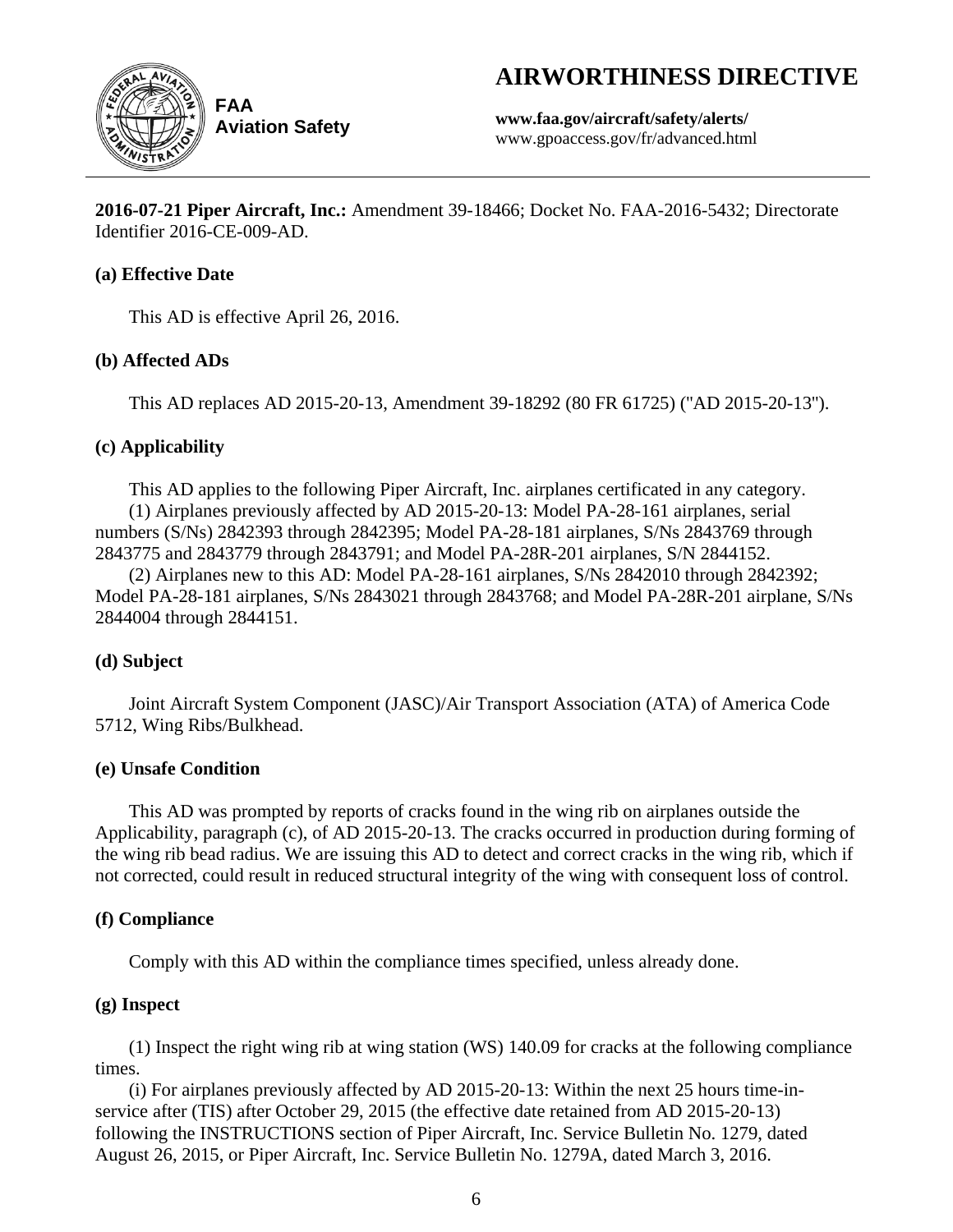(ii) For airplanes new to this AD: Within the next 25 hours TIS after April 26, 2016 (the effective date of this AD) following the INSTRUCTIONS section of Piper Aircraft, Inc. Service Bulletin No. 1279A, dated March 3, 2016.

(2) If any crack is detected during the inspection required by paragraph  $(g)(1)$  of this AD, before further flight, obtain and implement an FAA-approved repair scheme, approved specifically for this AD. At the operator's discretion, assistance may be provided by contacting Piper Aircraft, Inc. at the address identified in paragraph (k)(5) of this AD.

#### **(h) Special Flight Permit**

A special flight permit is allowed for this AD per 14 CFR 39.23 for the inspection required in paragraph  $(g)(1)$  of this AD. If a crack is found during the inspection required in paragraph  $(g)(1)$  of this AD, a special flight permit is allowed with the following limitations:

(1) Flight must be planned to the nearest location where repairs can be done;

(2) Indicated airspeed must be 120 knots or less for the entire flight;

(3) Bank angle is not to exceed 30 degrees for the entire flight;

(4) Maximum load factors must be between +3.0 and -1.0 for the entire flight; and

(5) Flight must be performed VFR, with no turbulence greater than ''light'' forecast for the planned flight route and altitude.

#### **(i) Alternative Methods of Compliance (AMOCs)**

(1) The Manager, Atlanta ACO, FAA, has the authority to approve AMOCs for this AD, if requested using the procedures found in 14 CFR 39.19. In accordance with 14 CFR 39.19, send your request to your principal inspector or local Flight Standards District Office, as appropriate. If sending information directly to the manager of the ACO, send it to the attention of the person identified in paragraph (j) of this AD.

(2) Before using any approved AMOC, notify your appropriate principal inspector, or lacking a principal inspector, the manager of the local flight standards district office/certificate holding district office.

#### **(j) Related Information**

For more information about this AD, contact Gregory ''Keith'' Noles, Aerospace Engineer, FAA, Atlanta ACO, 1701 Columbia Avenue, College Park, Georgia 30337; phone: (404) 474-5551; fax: (404) 474-5606; email: gregory.noles@faa.gov.

#### **(k) Material Incorporated by Reference**

(1) The Director of the Federal Register approved the incorporation by reference (IBR) of the service information listed in this paragraph under 5 U.S.C. 552(a) and 1 CFR part 51.

(2) You must use this service information as applicable to do the actions required by this AD, unless the AD specifies otherwise.

(3) The following service information was approved for IBR on April 26, 2016.

(i) Piper Aircraft, Inc. Service Bulletin No. 1279A, dated March 3, 2016.

(ii) Reserved.

(4) The following service information was approved for IBR on October 29, 2015 (80 FR 61725, October 14, 2015).

(i) Piper Aircraft, Inc. Service Bulletin No. 1279, dated August 26, 2015.

(ii) Reserved.